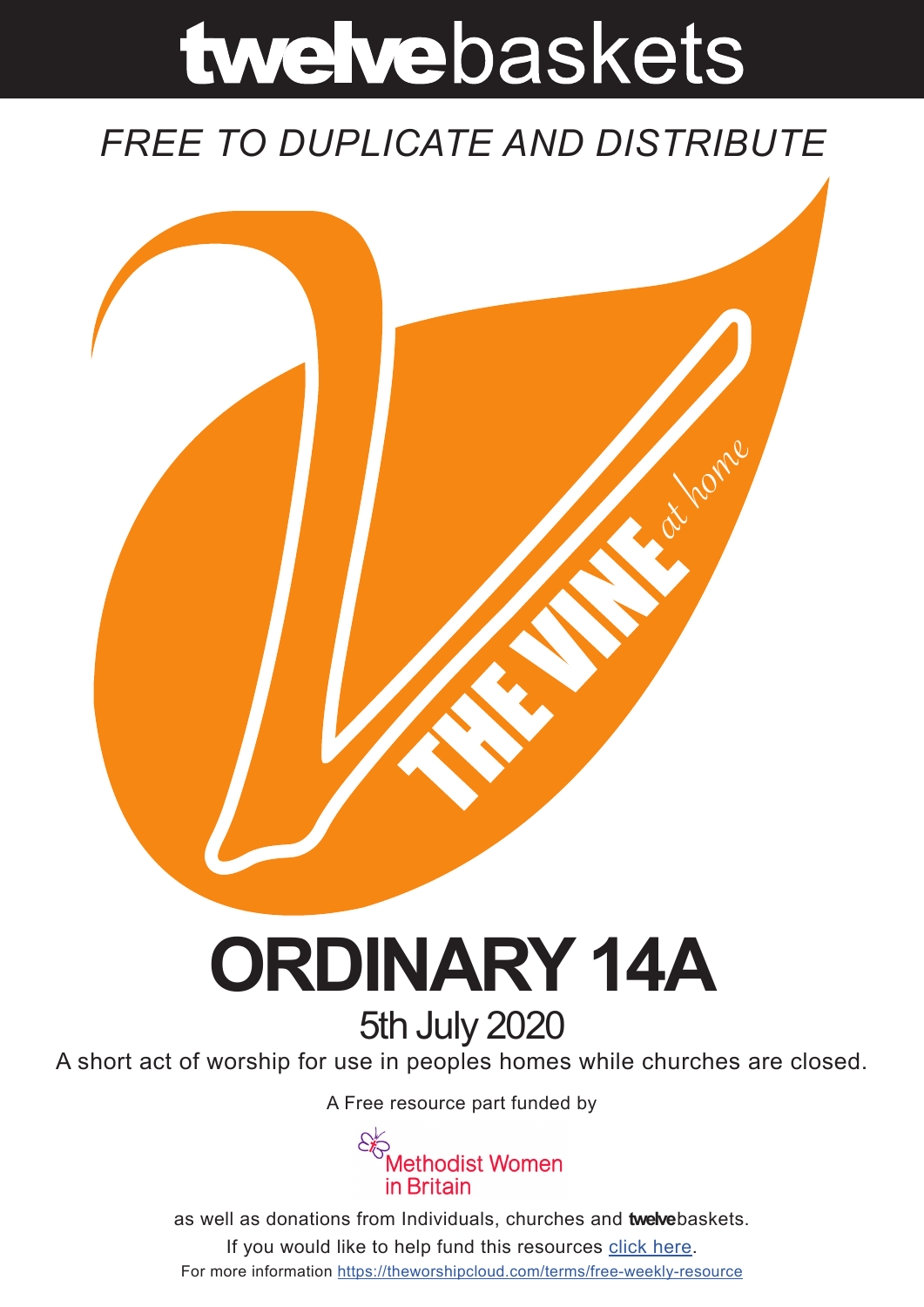#### **Call to worship**

I bring myself to worship.

On this Lord's day, I am connected to people everywhere, bringing themselves to worship.

<span id="page-1-2"></span>We are joined together, by the Spirit. Amen.<sup>1</sup>

#### **Opening Prayers**

*Romans 7:18: "for I have the desire to do what is good, but I cannot carry it out."* 

God of Grace We come before you today with good intentions, Longing to please you.

We come before you today leaving the messiness of our weeks behind, Setting aside the things we often prioritise over you.

We come before you today with thankful hearts: Grateful for your grace that is poured out not just for the best bits of ourselves, But also for the bits we feel ashamed of.

We come before you today knowing that you change us, Even if it is scary and unknown and beyond our comprehension, we open ourselves up for transformation.

We come before you today:

 take our good intentions, take the messiness of our lives, take our best bits take our worst bits, take our willingness to be changed, take us as individuals take us as a community and weave it all into the fabric of your kingdom.

May your words of grace, that our sins are forgiven speak to us this day. Take us, use us, change us, Lord.

<span id="page-1-3"></span>Open our hearts in worship, so that we might see more of You. Amen.*[2](#page-1-1)*

#### **We say the Lord's Prayer**

#### **Hymn: StF 94 – To God be the glory, great things he has done -** [YouTube](https://youtu.be/vU93wBUV9jo)

<span id="page-1-0"></span> $1$  Additional prayers by Tim Baker

<span id="page-1-1"></span><sup>&</sup>lt;sup>[2](#page-1-3)</sup> Opening prayers written by Lucy Zwolinska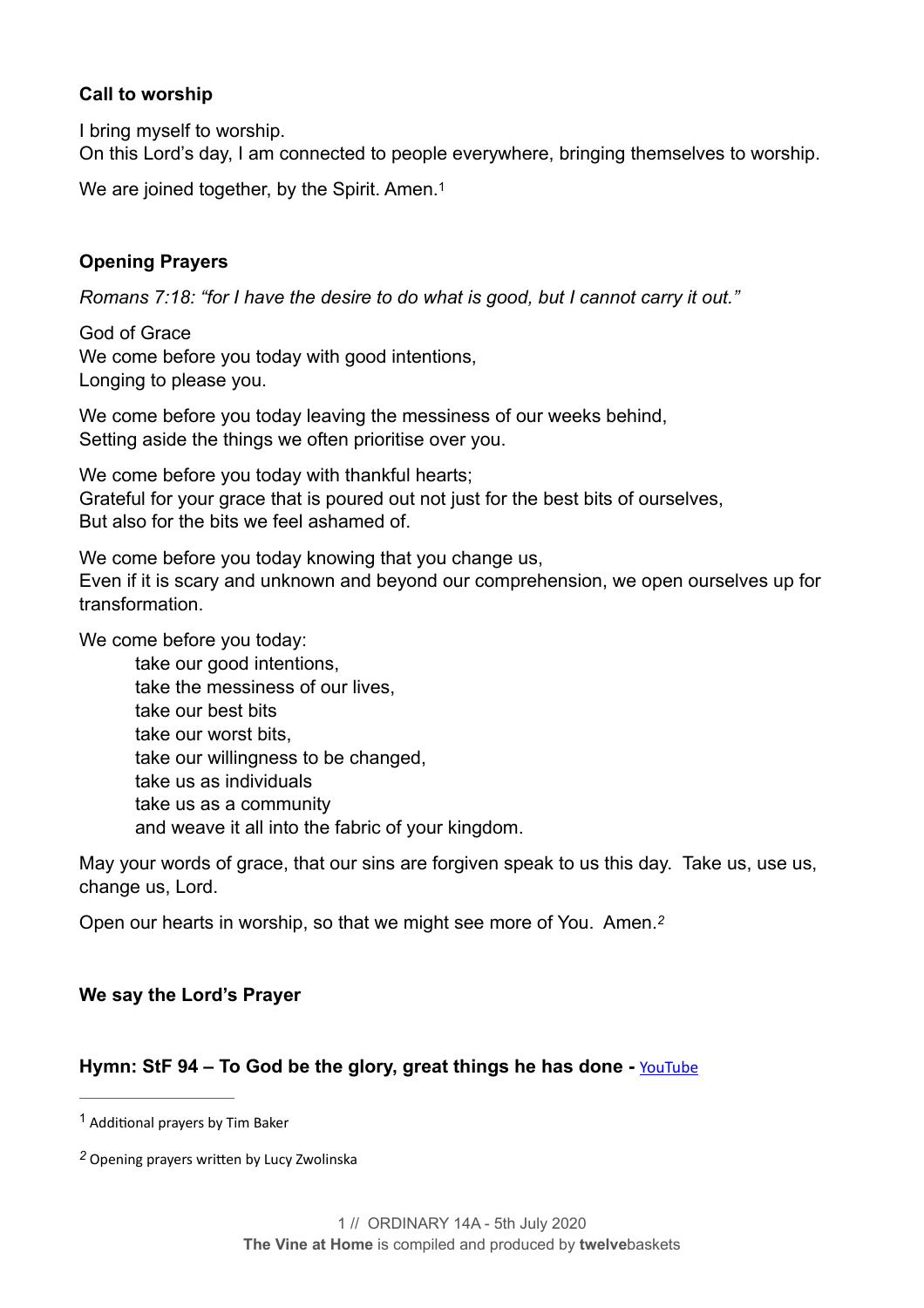**Readings:** Matthew 11:16-19, 25-30 - [Click for Reading](https://www.biblegateway.com/passage/?search=Matthew+11:16-19,+25-30&version=NRSV)

#### **Reflections on the readings**

Matthew 11:16-19 comes just after Jesus is teaching the crowd about the important and prophetic role that John played as the messenger coming before Jesus. In this passage he scolds the generation, comparing them to brattish children wanting their own way. He highlights the differences in the ways John and Jesus have lived out their faith, their calling, their role. John fasting from food and drink and lived a very simple life mostly away from large cities and towns, Jesus on the other hand was always eating and drinking with so called sinners. Both were dealt with harshly – one called a demon and one a glutton and a drunk.

Both of these men were working tirelessly for the Kingdom but the way their roles looked were very different. I find this encouraging as the way I live my life may look very different to how you live yours but both are valued and important. Both have the potential to bring great goodness into the world and build the kingdom of God.

Where are your actions bringing about the kingdom of God even if it is in small ways?

*[Spend a few moments reflecting on this. Find someone to share your responses with, and ask them about their answer to the question].* 

Of course we must not forget the other side of Jesus' message where he is calling out those who have spoken harshly of himself and John, he is highlighting the judgements that we all pour out on others unfairly and thoughtlessly.

Later in Matthew 11, Jesus reminds us to be like him 'gentle and lowly in heart', here I would draw a link, if we are gentle and lowly in heart we are not pouring immediate judgements on those who live in a way that we find difficult to understand. We certainly aren't calling them a demon or a glutton!

Jesus says that his Father has hidden things from the wise and revealed them to little children. A second reference to children – this time far more favourable. Jesus seems to be suggesting that while we should not be like children constantly wanting their own way we have much to learn from them in other ways. Children are honest and open when dealing with new people and new situations. Their immediate reaction is not dismissal of others' behaviour as strange or sinful but an intrigue and a desire for understanding. They have not been hardened by inherited prejudice or by previous situations that have left them hurt and angry. As adults we all carry these things with us but the challenge is to be able to see past them and remember we are ultimately called to love.

What prejudice have you carried and what judgements have you made of another person recently?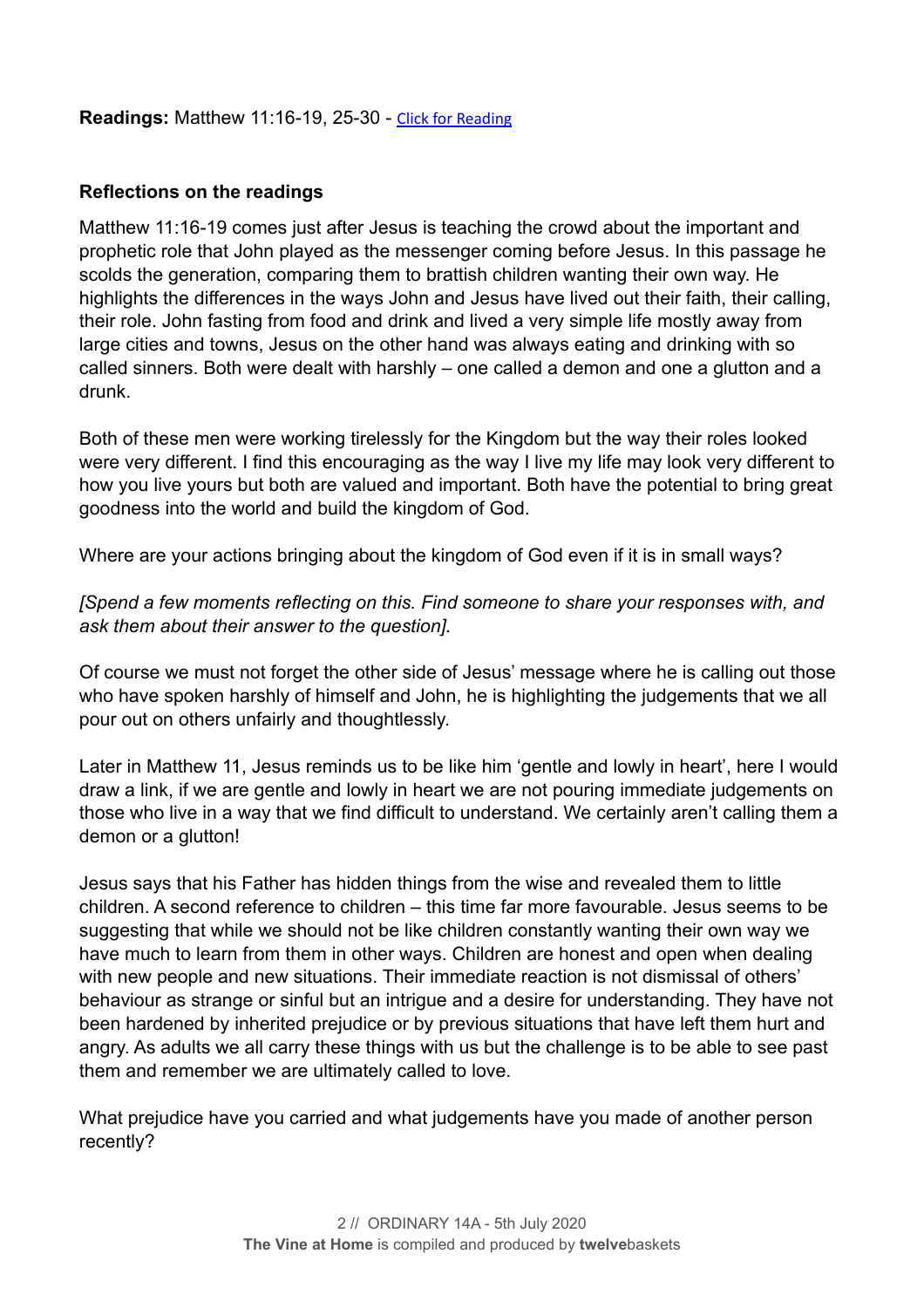*[Spend a few moments reflecting on this. Find someone to share your responses with, and ask them about their answer to the question].* 

Jesus says his yoke is easy and his burden is light, a beautiful and often quoted section of Matthew 11. Looking at it in this context perhaps Jesus is saying that we should worry less about the way the world views our lives and our achievements but focus on whether they are Kingdom-shaped. Also, it is an easier yoke to carry to be open and honest than twisted with prejudice and judgements of others. Viewing ourselves and others through a Christ-like lens of love may not appear simple but if we do it is easy and light.

How do you 'view yourself'? Are you able to see Christ's love for you?

*[Spend a few moments reflecting on this. Find someone to share your responses with, and ask them about their answer to the question].* 

Let us pray. Lord, we bring ourselves today. Just as we are. Help us to see your love, shining through us. Help us to have a child-like eagerness to know you more, and share your love in the world. May we live as your children: gentle, and lowly in heart. In Jesus' name we pray. Amen. *[3](#page-3-0)*

#### <span id="page-3-1"></span>**Prayers of intercession**

Living God, we come before you in this time of prayer.

We do not always understand the power of prayer, and feel overwhelmed by the enormity of the task – the desire to speak to you openly and honestly about ourselves, our world, our faith.

As we pray Lord, we ask you to move us beyond our doubts and our uncertainties.

Move us by your Spirit.

Lord, we believe. Help our unbelief.

In this time of prayer, O God, we bring you a world in need, a world in pain, a world seeking for hope, for joy, for peace.

We hold up all those affected by the Coronavirus:

all working on the front-line to support those most in need;

all those enabling our lives to continue to function;

all those working in hospitals and health centres around the world;

all those seeking a vaccine and at the fore-front of research.

<span id="page-3-0"></span><sup>&</sup>lt;sup>[3](#page-3-1)</sup> Reflection written by Anna Bland